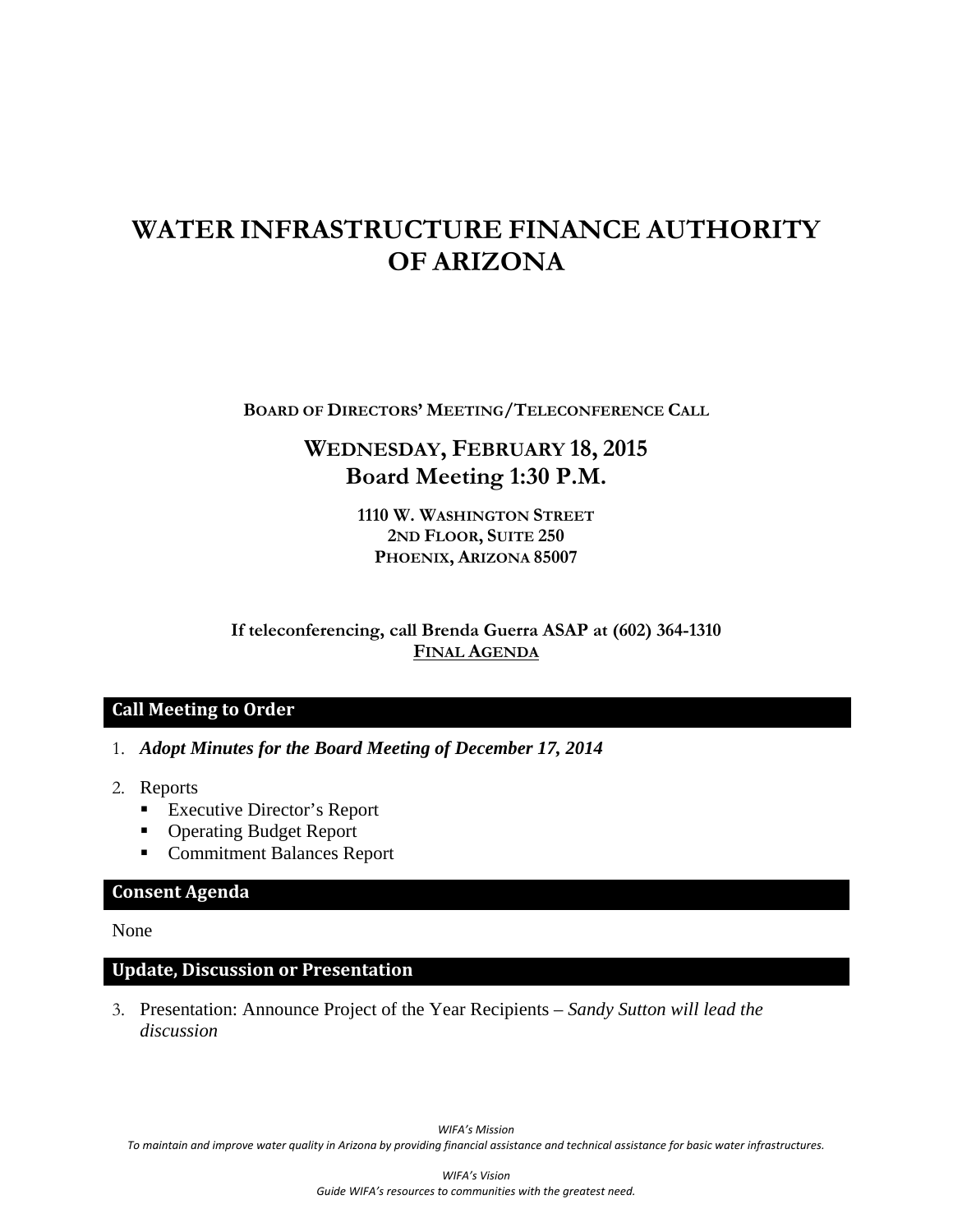4. Presentation by the Town of Payson, C.C. Cragin Project – Water Milestone Video – *Sandy Sutton will lead the discussion with guest presenter Buzz Walker, Town of Payson Assistant Public Works Director* 

# **New Agenda Items for Consideration and Action**

5. *Adopt Revisions to CWRF Financial Assistance Project Priority List Funding Cycle 2015: Sara Konrad will lead the discussion*

#### CW PPL:

Add: Lake Havasu City (CW-006-2015)

CW FR:

- Add: Lake Havasu City (CW-006-2015)
- 6. *Adopt Revisions to DWRF Financial Assistance Project Priority List Funding Cycle 2015: Sara Konrad will lead the discussion*

DW PPL:

- Add: City of Cottonwood (DW-028-2015)
- Change: Cibola Mutual Water Company Inc. (DW-006-2015) amount reduced (ACC approval)
- Change: City of Somerton (DW-019-2015) score changed to reflect all City customers rather than only Orange Grove customers.
- Change: City of Eloy (DW-024-2015) rates increased based on Oct 2015 planned rate increase
- Change: City of Nogales (DW-025-2015) removed energy/water efficiency points. Changed rank and subsidy.
- Change: Town of Payson (DW-027-2015) removed energy/water efficiency points. Changed rank and subsidy.

DW FR:

- Add: Cibola Mutual Water Company Inc. (DW-006-2015)
- Add: City of Cottonwood (DW-028-2015)
- 7. **Review, Discuss & Possible Action:** Approve Loan Resolution 2015-006 and Due Diligence Summary DW 027-2015 – Town of Payson – DWRF – \$11,000,000 *– Sara Konrad will lead the discussion*
- 8. **Review, Discuss & Possible Action:** Approve Loan Resolution 2015-007 and Due Diligence Summary DW 025-2015 – City of Nogales – DWRF – \$2,500,000 – *Sara Konrad will lead the discussion*
- 9. **Review, Discuss & Possible Action:** Approve Loan Resolution 2015-008 and Due Diligence Summary DW 019-2015 – City of Somerton – DWRF – \$550,000 – *Sara Konrad will lead the discussion*

To maintain and improve water quality in Arizona by providing financial assistance and technical assistance for basic water infrastructures.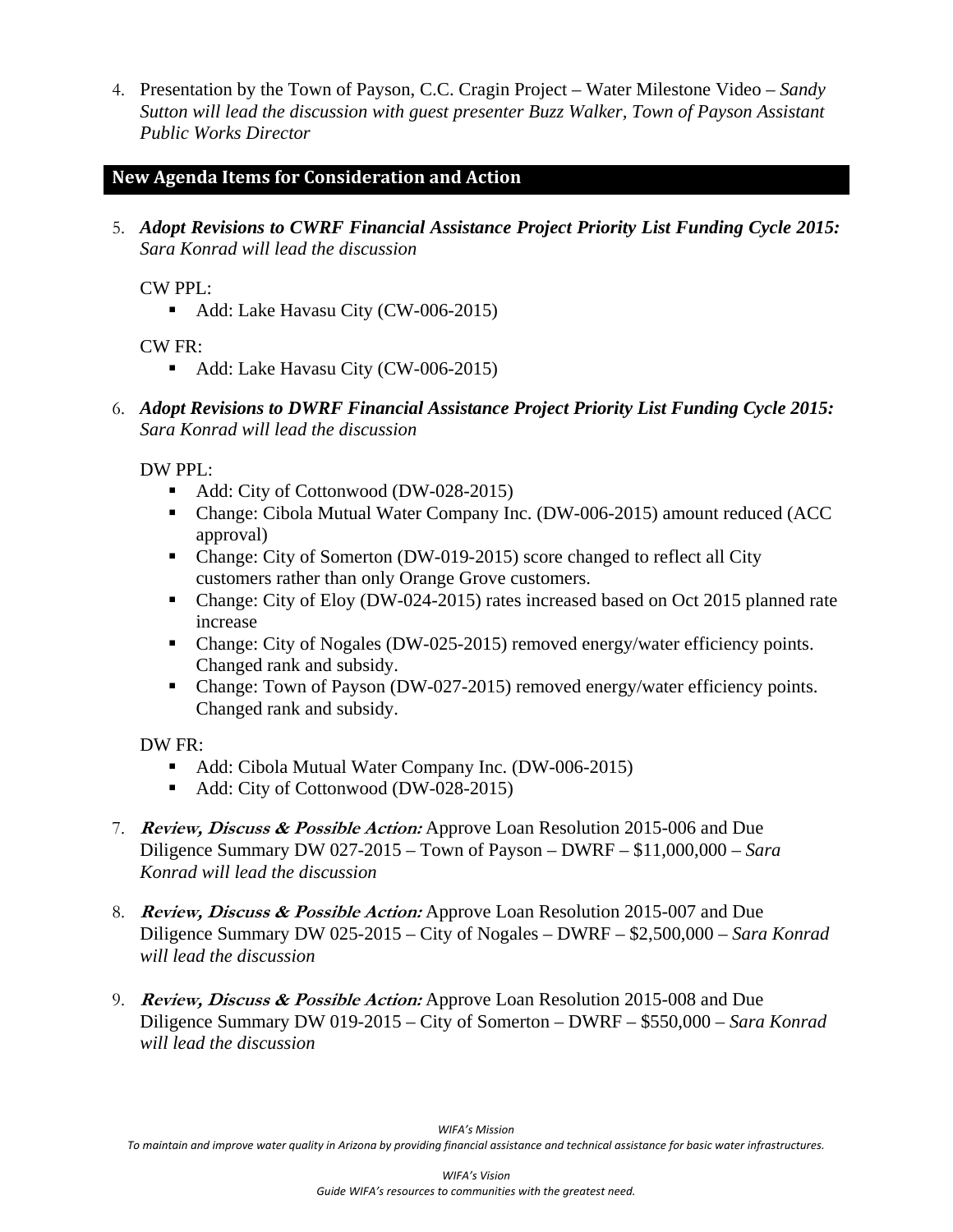- 10. **Review, Discuss & Possible Action:** Approve Loan Resolution 2015-009 and Due Diligence Summary CW 005-2015 – City of Eloy – CWRF – \$950,000 – *Sara Konrad will lead the discussion*
- 11. **Review, Discuss & Possible Action:** Approve Loan Resolution 2015-010 and Due Diligence Summary DW 024-2015 – City of Eloy – DWRF – \$4,500,000 – *Sara Konrad will lead the discussion*

# **Call to the Public**

12. **Call to the Public:** This is the time for the public to comment. Members of the Board may not discuss items that are not specifically identified on the agenda. Pursuant to A.R.S. § 38- 431.01(H), action taken as a result of public comment will be limited to directing staff to study the matter, responding to any criticism or scheduling the matter for further consideration and decision at a later date.

#### **Meeting Conclusion & Adjournment**

- 13. **New Business/Issues:** 
	- Next Board Meeting Date Wednesday, April 15, 2015 at 1:30PM in Phoenix, Arizona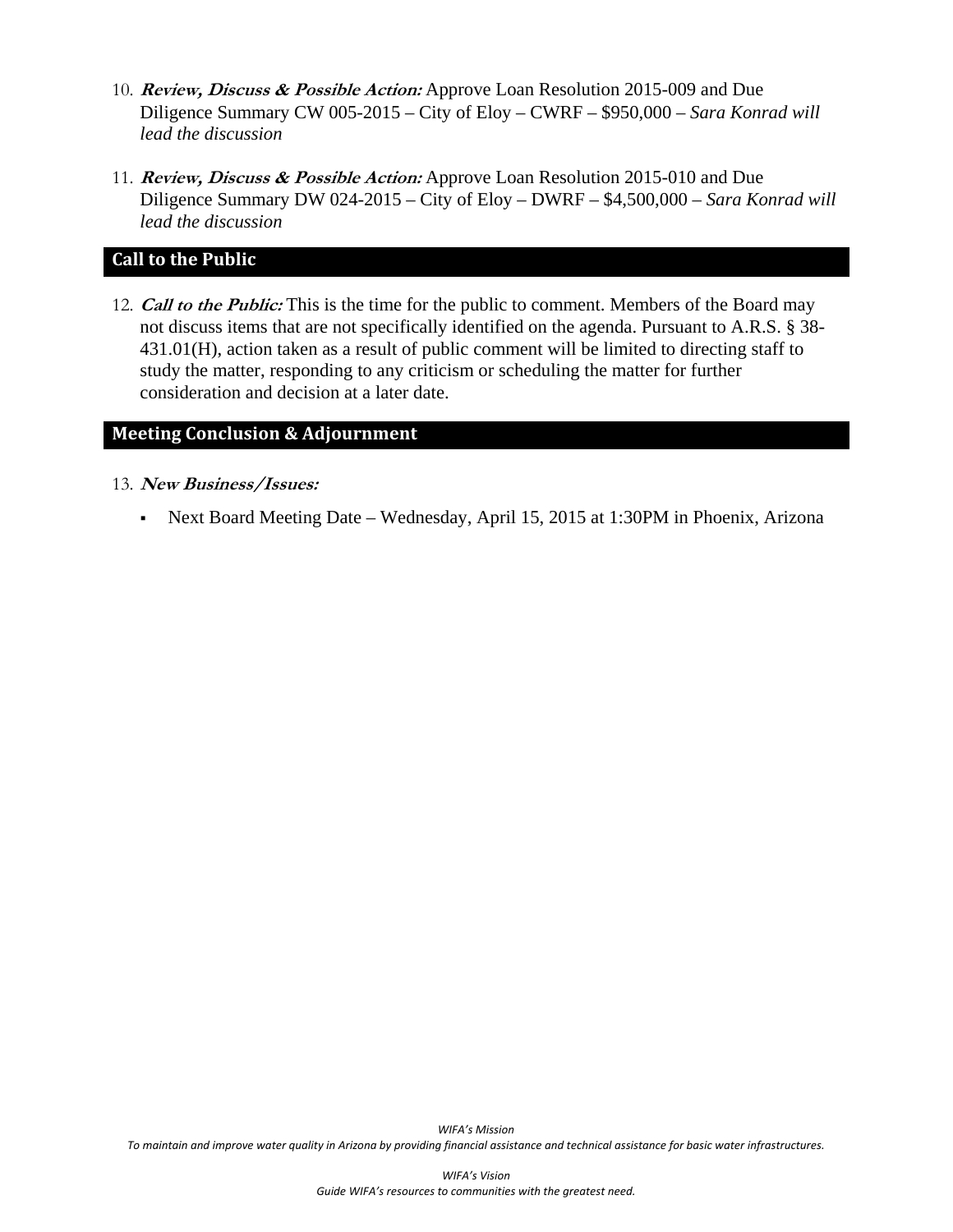# **Arizona's Clean Water Revolving Fund 2015 Funding Cycle ‐ Priority List for Clean Water Revolving Fund February 2015**

|            |                                            |                   |               |                                                      |               | <b>Amount</b>         |         |  |  |  |
|------------|--------------------------------------------|-------------------|---------------|------------------------------------------------------|---------------|-----------------------|---------|--|--|--|
|            |                                            |                   |               |                                                      |               | <b>Requested /</b>    |         |  |  |  |
| <b>PPL</b> |                                            |                   |               |                                                      | Project       | <b>Probable Green</b> |         |  |  |  |
|            | Rank Applicant                             | <b>Population</b> | County        | <b>Project Name</b>                                  | <b>Number</b> | Amount                | Subsidy |  |  |  |
|            |                                            |                   |               | Buckskin Sanitary District Area 5-6                  |               |                       |         |  |  |  |
|            | <b>Buckskin Sanitary District</b>          |                   | 1,768 La Paz  | Wastewater Conveyance & Treatment                    | 004 2015      | \$915,000.00          | 70%     |  |  |  |
|            |                                            |                   |               |                                                      |               |                       |         |  |  |  |
| 2          | <b>Tri-city Regional Sanitary District</b> | $4,014$ Gila      |               | <b>Tri-City Regional Sanitary District</b>           | 001 2015      | \$45,685,204.00       | 80%     |  |  |  |
|            |                                            |                   |               |                                                      |               | \$3,000,000.00 /      |         |  |  |  |
|            |                                            |                   |               |                                                      |               | Categorical           |         |  |  |  |
| 3          | Show Low, City of                          |                   | 10,700 Navajo | <b>Wastewater Treatment Plant</b>                    | 002 2015      | \$600,000.00          | 80%     |  |  |  |
|            |                                            |                   |               |                                                      |               |                       |         |  |  |  |
| 4          | Chino Valley, Town of                      |                   | 5,100 Yavapai | Purchase of WWTP and Installation of Screen 003 2015 |               | \$3,442,500.00        | 75%     |  |  |  |
|            |                                            |                   |               |                                                      |               | \$60,041,432.00/      |         |  |  |  |
|            |                                            |                   |               | Mulberry Effluent Basin Expansion and                |               | Categorical           |         |  |  |  |
| 5          | <sup>1, 2, 3</sup> Lake Havasu City        |                   | 52,844 Mohave | Refinance                                            | 006 2015      | \$1,334,432.00        | 80%     |  |  |  |
|            |                                            |                   |               | Lift Station and Wastewater Treatment                |               |                       |         |  |  |  |
| 6          | Eloy, City of                              | 10,820 Pinal      |               | <b>Facility Improvements</b>                         | 005 2015      | \$950,000.00          | 80%     |  |  |  |
| エーエーレー     | C111 021 126 00                            |                   |               |                                                      |               |                       |         |  |  |  |

**Total:**

**\$114,034,136.00**

1 *Eligible for disadvantaged community designation*

2 *New project on PPL*

3 *Eligible for Green Project Reserve*

4 *Board approved; subsidy locked in at time of board resolution*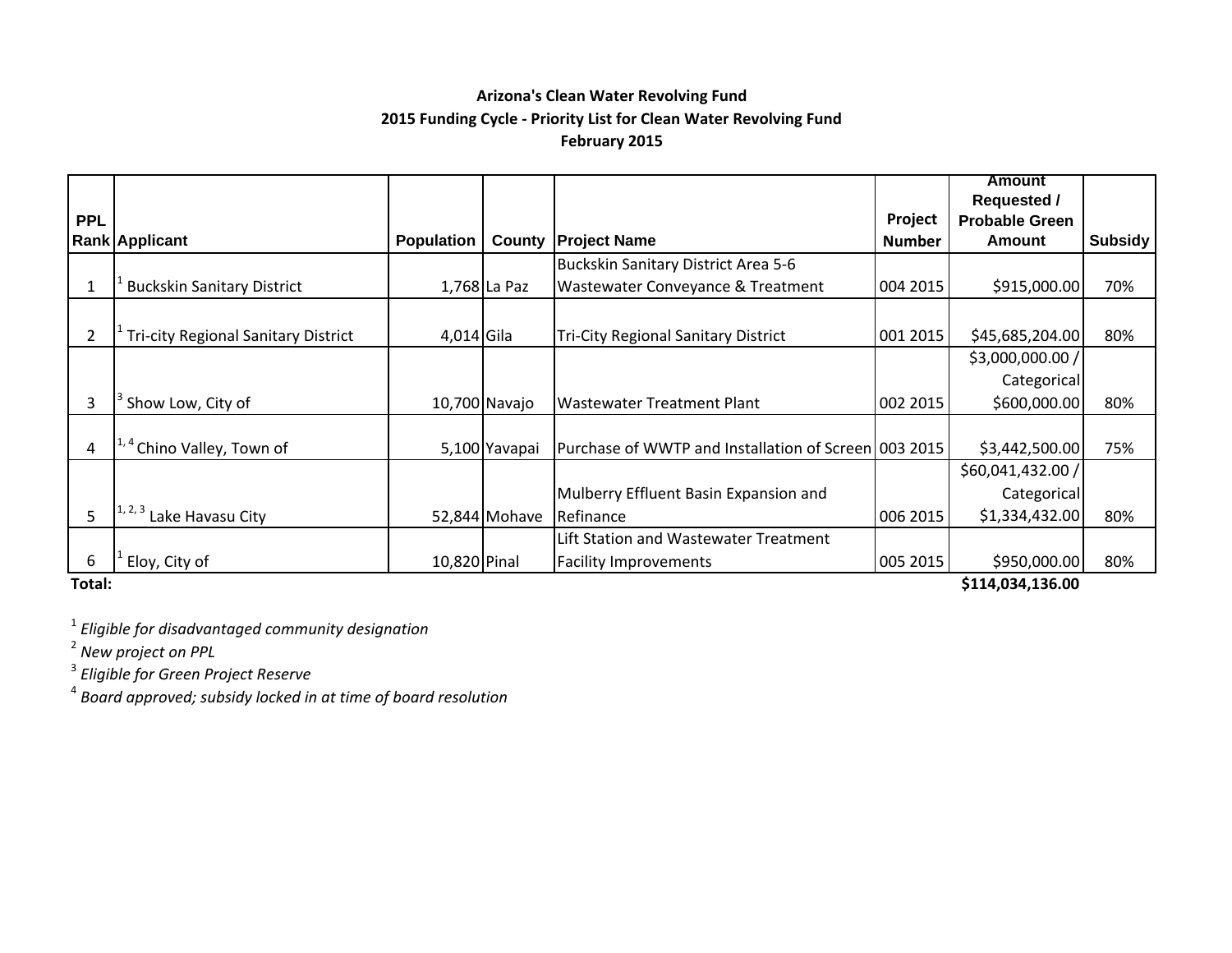## **Arizona's Clean Water Revolving Fund 2015 Funding Cycle ‐ Fundable Range February 2015**

| <b>Fundable</b> |            |                       |                     |                      |                                              |               |                 |         |
|-----------------|------------|-----------------------|---------------------|----------------------|----------------------------------------------|---------------|-----------------|---------|
| Range           | <b>PPL</b> |                       |                     |                      |                                              | Project       | <b>Amount</b>   |         |
| Rank            |            | Rank Applicant        | <b>Population</b> I |                      | <b>County Project Title</b>                  | <b>Number</b> | Requested       | Subsidy |
|                 |            |                       |                     |                      | Purchase of WWTP and Installation of         |               |                 |         |
|                 |            | Chino Valley, Town of |                     | 5,100 Yavapai Screen |                                              | 003 2015      | \$3,442,500.00  | 75%     |
|                 |            |                       |                     |                      | Mulberry Effluent Basin Expansion and        |               |                 |         |
| ◠               | b          | Lake Havasu City      |                     |                      | 52,844 Mohave Refinance                      | 006 2015      | \$60,041,432.00 | 80%     |
|                 |            |                       |                     |                      | <b>Lift Station and Wastewater Treatment</b> |               |                 |         |
| 3               | 6          | Eloy, City of         | 10,820 Pinal        |                      | <b>Facility Improvements</b>                 | 005 2015      | \$950,000.00    | 80%     |
|                 |            |                       |                     |                      |                                              |               |                 |         |

**Total:**

**\$64,433,932.00**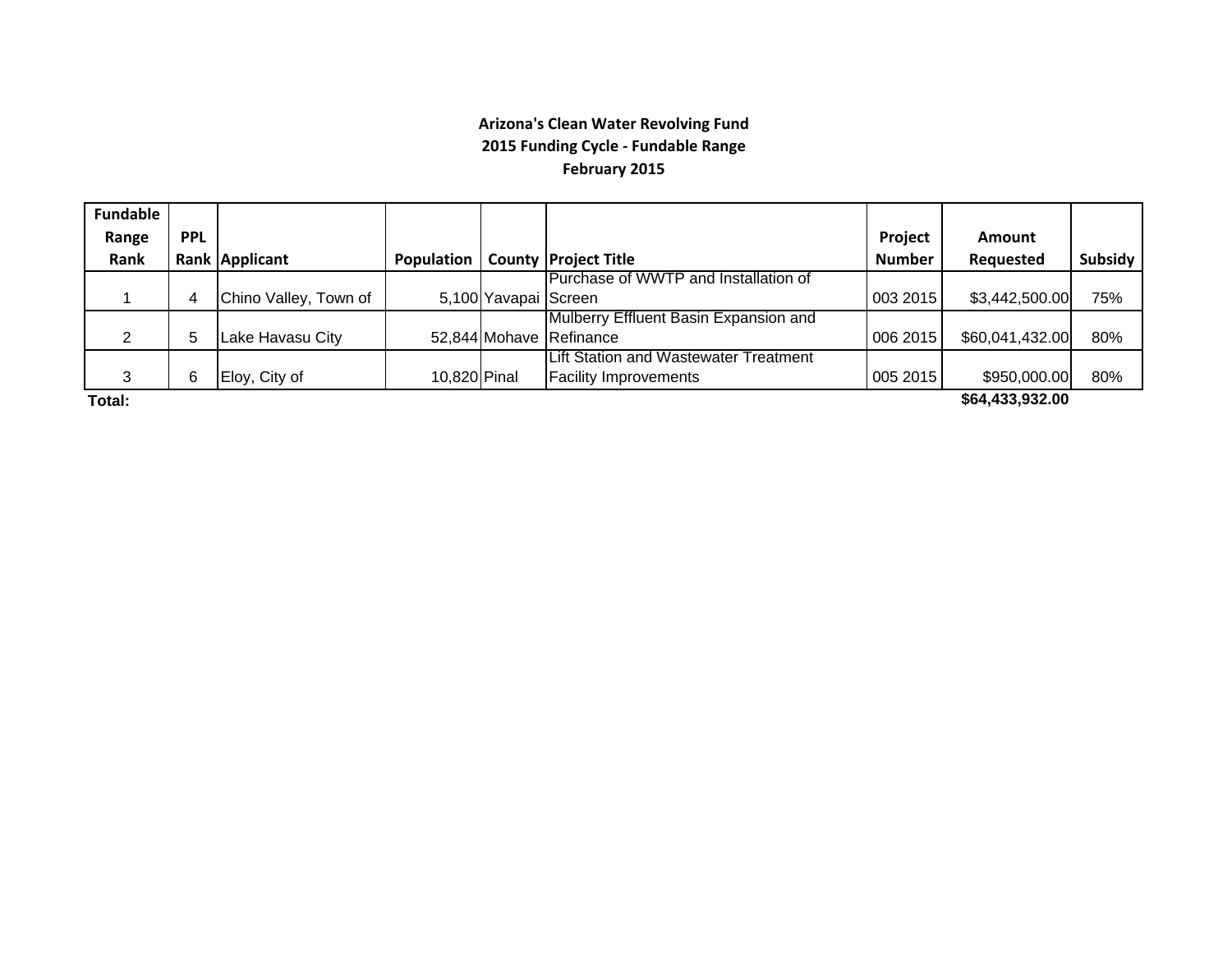# **Arizona's Drinking Water Revolving Fund 2015 Funding Cycle ‐ Priority List for Drinking Water Revolving Fund February 2015**

|                |                                       |                   |                |                                               |               | <b>Amount</b>         |                |
|----------------|---------------------------------------|-------------------|----------------|-----------------------------------------------|---------------|-----------------------|----------------|
|                |                                       |                   |                |                                               |               | <b>Requested /</b>    |                |
| <b>PPL</b>     |                                       |                   |                |                                               | Project       | <b>Probable Green</b> |                |
|                | Rank Applicant                        | <b>Population</b> | County         | <b>Project Name</b>                           | <b>Number</b> | <b>Amount</b>         | <b>Subsidy</b> |
|                |                                       |                   |                |                                               |               |                       |                |
| $\mathbf{1}$   | Cienega Water Company                 |                   | 140 La Paz     | <b>Fluoride Treatment and System Upgrades</b> | 006 2015      | \$50,000.00           | 70%            |
|                |                                       |                   |                | Arsenic Removal System and Well Site          |               |                       |                |
| $\overline{2}$ | Monte Vista Water Company             |                   | 85 Cochise     | Improvements                                  | 008 2015      | \$60,000.00           | 75%            |
| 3              | Harrisburg Utility Company, Inc       |                   | $959$ La Paz   | Water Storage Tank Replacement                | 007 2015      | \$115,000.00          | 75%            |
|                |                                       |                   |                | <b>Uranium Treatment and Well Pump</b>        |               |                       |                |
| 4              | Sun Leisure Utility Company           |                   | 100 Yuma       | Replacement                                   | 021 2015      | \$50,000.00           | 80%            |
| 5              | Cibola Mutual Water Co. Inc.          |                   | 70 La Paz      | <b>TTHM Removal System</b>                    | 001 2015      | \$87,051.00           | 80%            |
| 6              | Tierra Buena Water Company Inc.       |                   | 320 Maricopa   | <b>Arsenic Remediation</b>                    | 020 2015      | \$899,506.00          | 85%            |
|                |                                       |                   |                | Arsenic Treatment, Transmission               |               |                       |                |
| $\overline{7}$ | Truxton Canyon Water Company          |                   | 2,202 Mohave   | Replacement, & Well Electric Changeover       | 018 2015      | \$259,800.00          | 85%            |
|                |                                       |                   |                |                                               |               | \$200,000.00 /        |                |
|                |                                       |                   |                |                                               |               | Categorical           |                |
| 8              | Cordes Lakes Water Company            |                   | 2,900 Yavapai  | Water Loss Reduction Program                  | 026 2015      | \$200,000.00          | 80%            |
| 9              | Christopher Creek Haven               |                   | $225$ Gila     | <b>Storage Tank Replacement</b>               | 015 2015      | \$30,000.00           | 85%            |
|                |                                       |                   |                |                                               |               | \$11,000,000.00 /     |                |
|                |                                       |                   |                |                                               |               | Categorical           |                |
| 10             | $11, 3$ Payson, Town of               | 15,430 Gila       |                | CC Cragin Water Supply Project                | 027 2015      | \$385,000.00          | 80%            |
|                |                                       |                   |                |                                               |               | \$3,500,000.00 /      |                |
|                |                                       |                   |                | Water Supply / Water Sustainability &         |               | Categorical           |                |
| 11             | <sup>1, 3, 4</sup> Williams, City of  |                   | 3,145 Coconino | Storage                                       | 002 2015      | \$965,000.00          | 80%            |
|                |                                       |                   |                | Water System Improvements & Purchase          |               |                       |                |
|                |                                       |                   |                | City of Prescott Water Distribution System in |               |                       |                |
| 12             | Chino Valley, Town of                 |                   | 1,200 Yavapai  | Chino Valley                                  | 004 2015      | \$4,545,000.00        | 80%            |
| 13             | Yarnell Water Improvement Association |                   | 1,700 Yavapai  | Repairs due to Yarnell Wildfire               | 011 2015      | \$1,200,000.00        | 75%            |
| 14             | Montezuma Rimrock Water Company LLC   |                   | 450 Yavapai    | <b>Storage Tank Replacement</b>               | 013 2015      | \$108,000.00          | 80%            |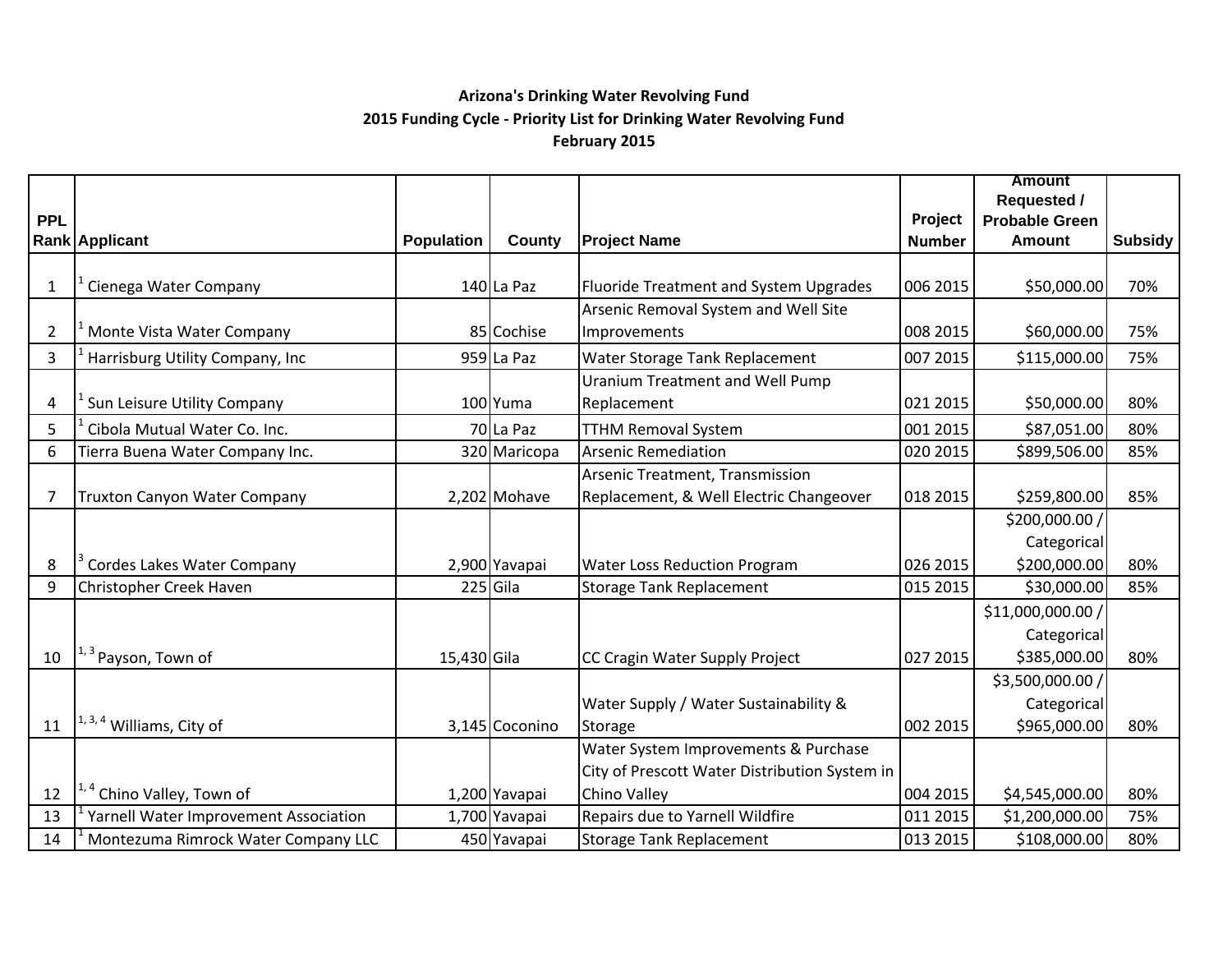|            |                                      |                   |                   |                                             |               | <b>Amount</b>         |                |  |
|------------|--------------------------------------|-------------------|-------------------|---------------------------------------------|---------------|-----------------------|----------------|--|
|            |                                      |                   |                   |                                             |               | <b>Requested /</b>    |                |  |
| <b>PPL</b> |                                      |                   |                   |                                             | Project       | <b>Probable Green</b> |                |  |
|            | <b>Rank Applicant</b>                | <b>Population</b> | County            | <b>Project Name</b>                         | <b>Number</b> | <b>Amount</b>         | <b>Subsidy</b> |  |
|            |                                      |                   |                   | Pump Station and Reservoir Improvements,    |               |                       |                |  |
| 15         | Eloy, City of                        | $11,125$ Pinal    |                   | Well Rehab, Waterline                       | 024 2015      | \$4,500,000.00        | 75%            |  |
| 16         | Diamond Valley Water District        |                   | 2,800 Yavapai     | <b>System Replacement</b>                   | 005 2015      | \$500,000.00          | 80%            |  |
|            |                                      |                   |                   | Arsenic Treatment, Booster Pumps &          |               |                       |                |  |
| 17         | <b>Sunrise Water Company</b>         |                   | 4,350 Maricopa    | <b>Storage Tank</b>                         | 012 2015      | \$755,000.00          | 80%            |  |
|            |                                      |                   |                   | Capital Improvements (Storage, Electric and |               |                       |                |  |
| 18         | <b>Clear Springs Utility Company</b> |                   | 1,180 Cochise     | Waterline)                                  | 009 2015      | \$426,249.00          | 85%            |  |
| 19         | Somerton, City of                    | 15,408 Yuma       |                   | Purchase of Orange Grove Water Company      | 019 2015      | \$550,000.00          | 80%            |  |
| 20         | Clarkdale, Town of                   |                   | 4,026 Yavapai     | Water System Security Improvements          | 016 2015      | \$68,000.00           | 80%            |  |
|            |                                      |                   |                   |                                             |               |                       |                |  |
| 21         | <sup>1,2</sup> Cottonwood, City of   |                   | 26,450 Yavapai    | Mingus Avenue Waterline and Refinance       | 028 2015      | \$11,386,000.00       | 80%            |  |
| 22         | Sandario Water Company               | 1,000 Pima        |                   | Capital Improvements (Storage & Electrical) | 010 2015      | \$587,650.00          | 85%            |  |
| 23         | Appaloosa Water Company              |                   | 630 Yavapai       | <b>Backup Generator</b>                     | 014 2015      | \$41,000.00           | 80%            |  |
|            |                                      |                   |                   | Water Main Replacement - Crawford Street,   |               |                       |                |  |
| 24         | Nogales, City of                     |                   | 21,830 Santa Cruz | McNab to Sonita                             | 017 2015      | \$630,000.00          | 85%            |  |
|            |                                      |                   |                   | Extreme West Pressure Zone (EWPZ) Storage   |               |                       |                |  |
| 25         | Nogales, City of                     |                   | 19,751 Santa Cruz | and Improvements                            | 025 2015      | \$2,500,000.00        | 85%            |  |
| 26         | Litchfield Park Service Company      |                   | 39,000 Maricopa   | LPSCO Recharge Wells                        | 003 2015      | \$1,755,000.00        | 90%            |  |
| Total:     | \$45,803,256.00                      |                   |                   |                                             |               |                       |                |  |

1 *Eligible for disadvantaged community designation*

<sup>2</sup> New project on PPL<br><sup>3</sup> Eligible for Green Project Reserve<br><sup>4</sup> Board approved; subsidy locked in at time of board resolution